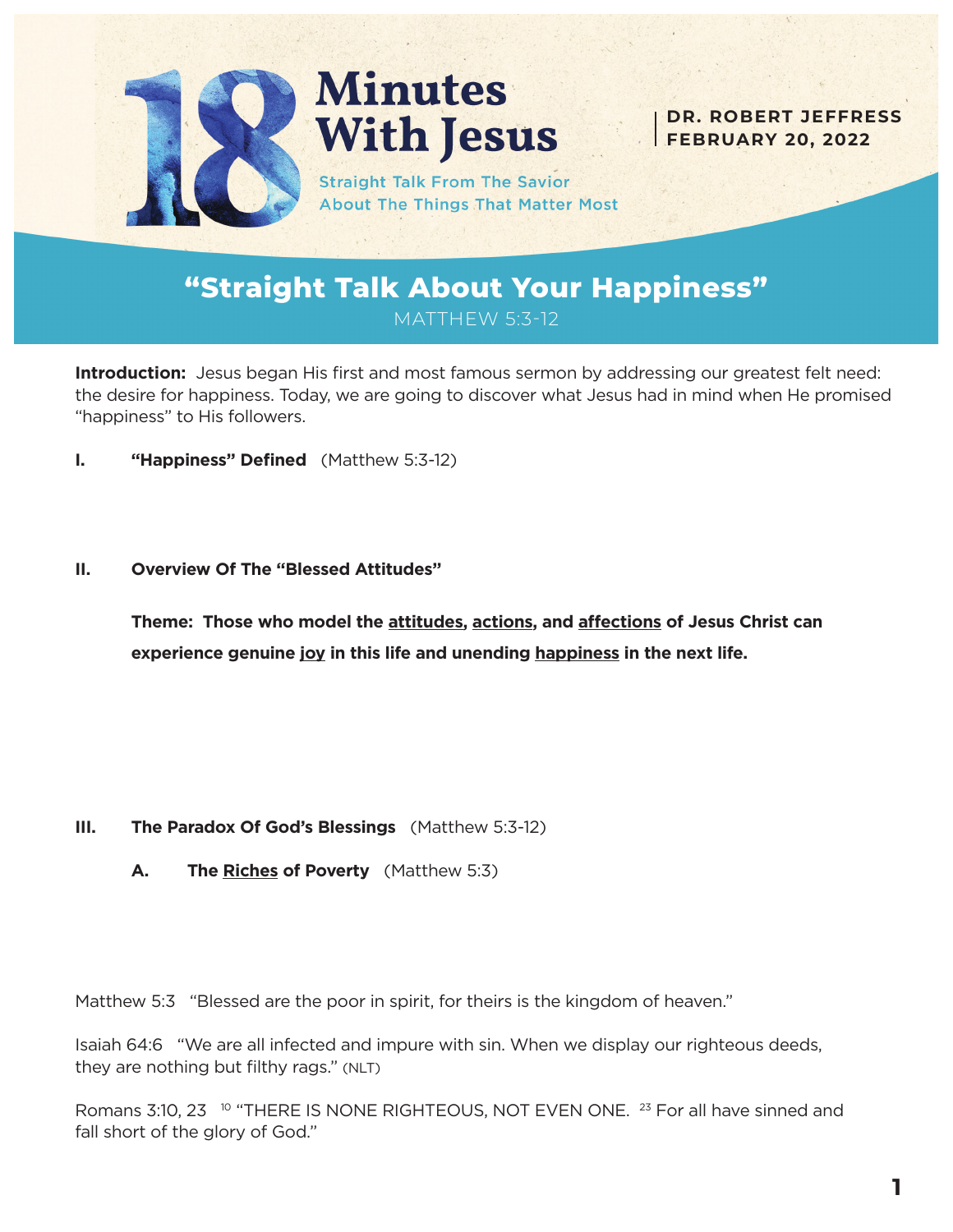

# **"Straight Talk About Your Happiness"** MATTHEW 5:3-12

## **B. The Comfort of Mourning** (Matthew 5:4)

Matthew 5:4 "Blessed are those who mourn, for they shall be comforted."

Psalm 32:1-2<sup>1</sup> "How blessed is he whose transgression is forgiven, whose sin is covered!  $2$  How blessed is the man to whom the LORD does not impute iniquity, and in whose spirit there is no deceit."

#### **C. The Strength of Meekness** (Matthew 5:5)

Matthew 5:5 "Blessed are the gentle, for they shall inherit the earth."

#### **D. The Fullness of Hunger** (Matthew 5:6)

Matthew 5:6 "Blessed are those who hunger and thirst for righteousness for they shall be satisfied."

#### **E. The Reward for Mercy** (Matthew 5:7)

Matthew 5:7 "Blessed are the merciful, for they shall receive mercy."

Matthew 6:14-15 <sup>14</sup> "For if you forgive others for their transgressions, your heavenly Father will also forgive you. <sup>15</sup> But if you do not forgive others, then your Father will not forgive your transgressions."

#### **F. The Clarity of Purity** (Matthew 5:8)

Matthew 5:8 "Blessed are the pure in heart, for they shall see God."

Psalm 24:3-4 <sup>3</sup> "Who may ascend into the hill of the LORD? And who may stand in His holy place? 4 He who has clean hands and a pure heart, who has not lifted up his soul to falsehood and has not sworn deceitfully."